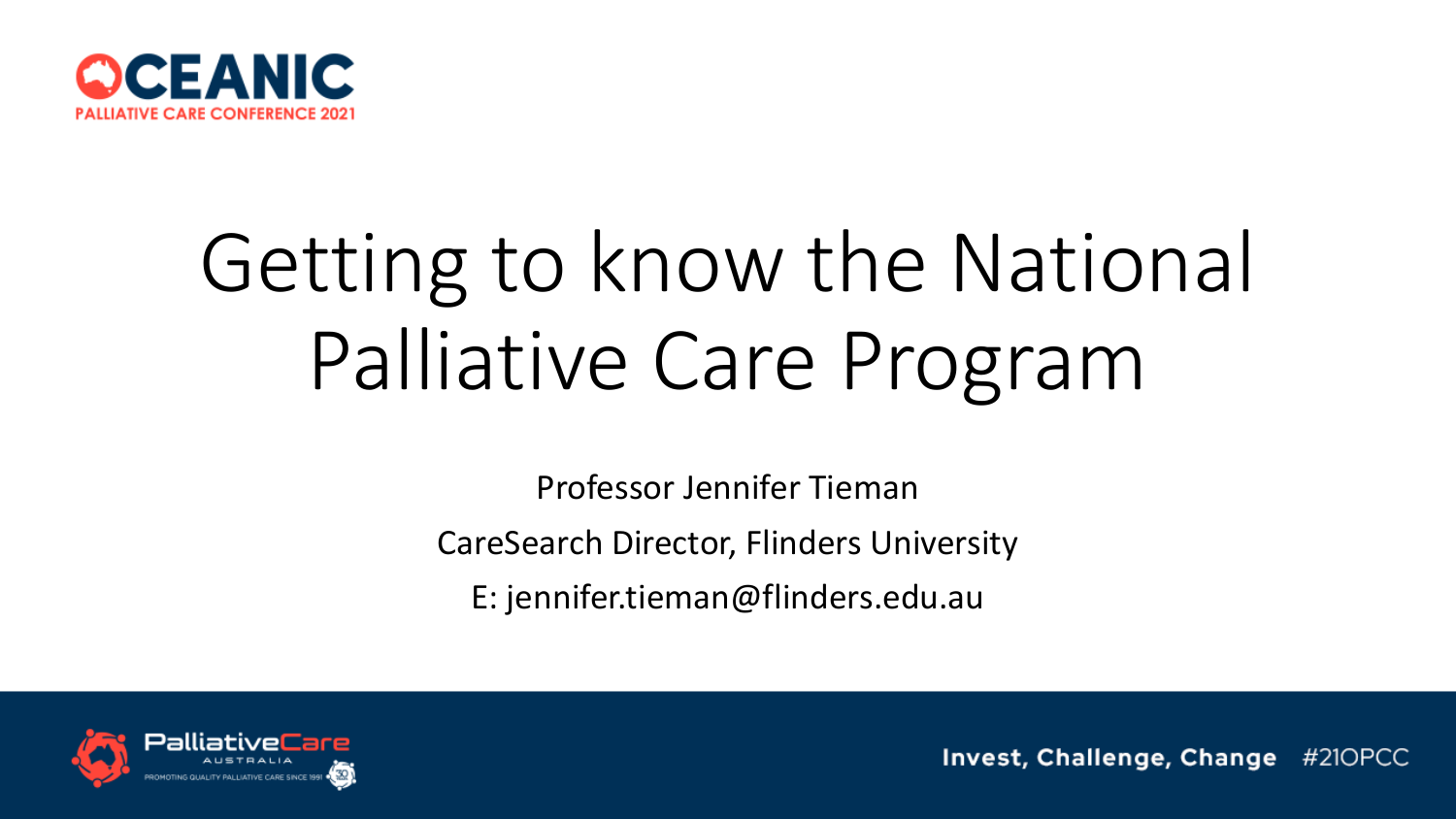

# 3 simple things

- 1. Where have the projects come from?
- 2. What are the projects and what's on offer?
- 3. Where do I find them and how can I make use of them?

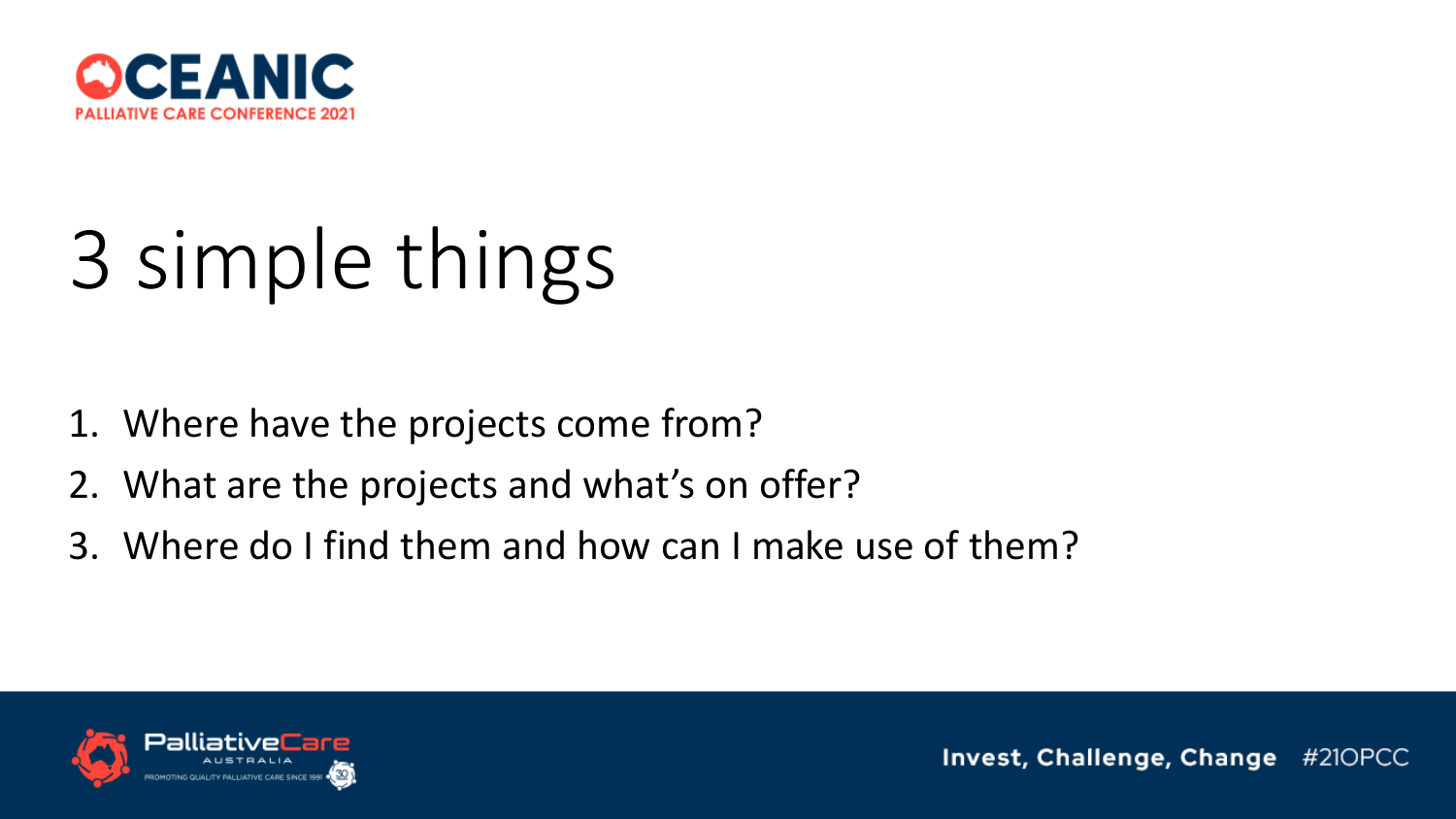

Overarching vision for palliative care in Australia: that people affected by life-limiting illnesses get the care they need to live well.

Outcomes supported by an Implementation Plan and a Monitoring and Evaluation Plan

Endorsed by the Australian Health Ministers

Funds a program of projects and initiatives



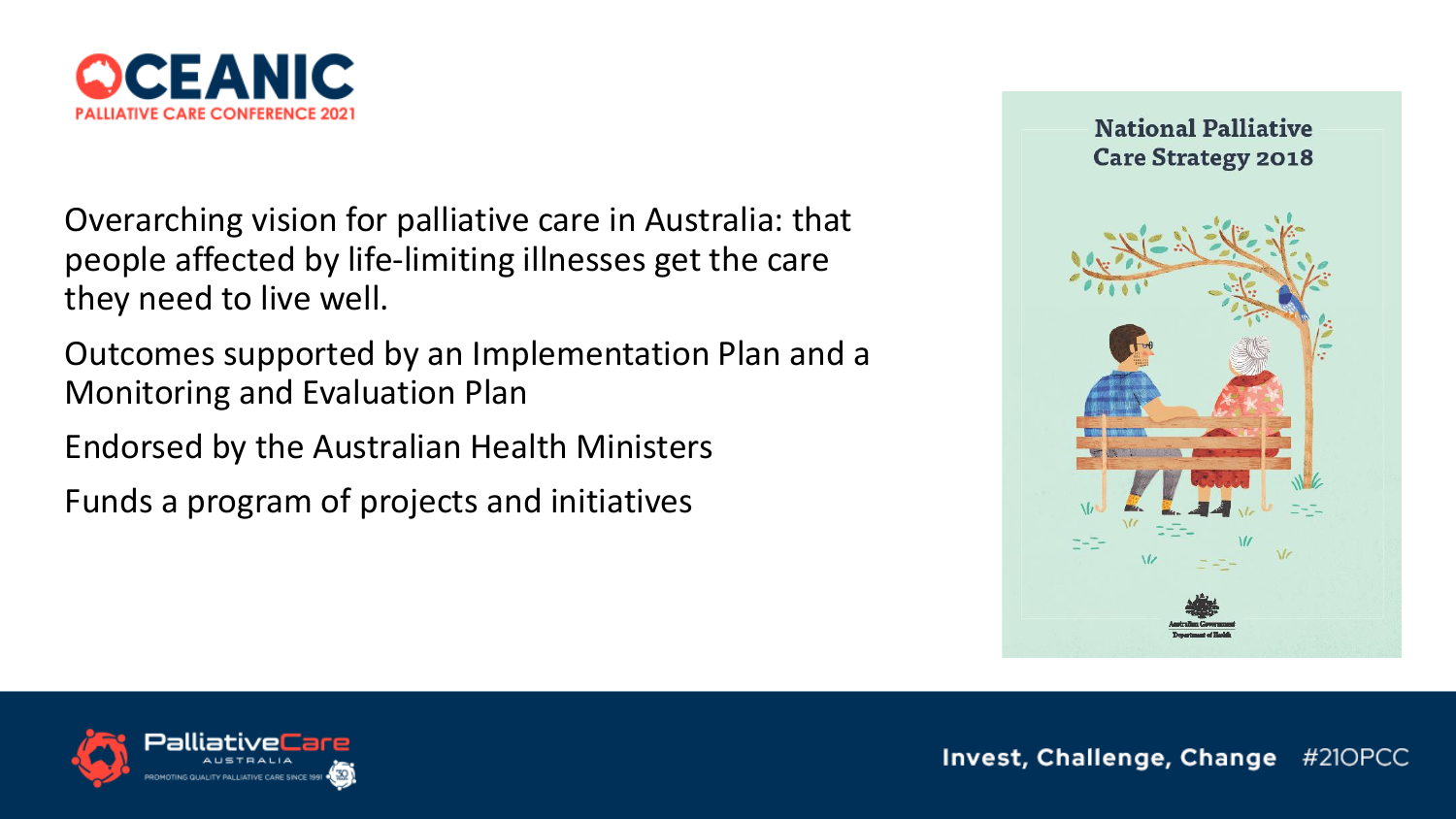

#### The seven goals of the strategy

- Understanding
- Capability
- Access and choice
- Collaboration
- Investment
- Data and evidence
- National Governance



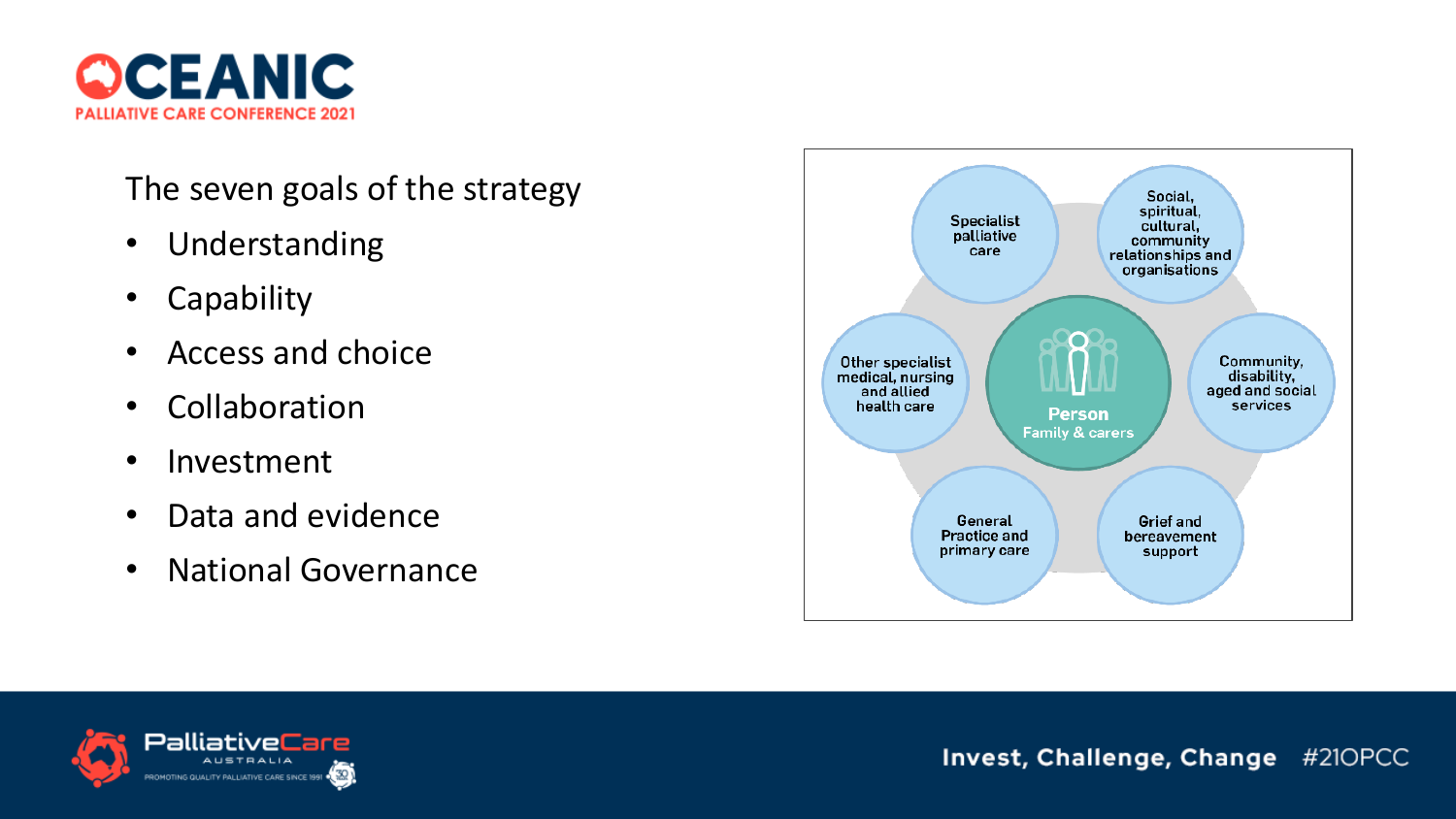

#### **Main Initiatives**

Greater Choice for At Home Palliative Care measure Comprehensive Palliative Care in Aged Care Measure ELDAC: End of Life Directions for Aged Care

#### **Projects**

Advance Care Planning Australia

CarerHelp

CareSearch

Caring@Home

Education and assessment for psychosocial and existential wellbeing in palliative care

End of Life Essentials

End of Life Law for Clinicians

Gwandalan National Palliative Care Project

Improving palliative care services for people with an intellectual disability LGBTIQ+ Health Australia palliAGED Palliative Care Australia Palliative care curriculum for undergraduates (PCC4U) Palliative care in Australian prisons Palliative Care online training Palliative Care Outcomes Collaborative (PCOC) Program of Experience in the Palliative Approach (PEPA) Quality of Care Collaborative – Australia Talking End of Life – with people with intellectual disability (TEL) The Advance Project

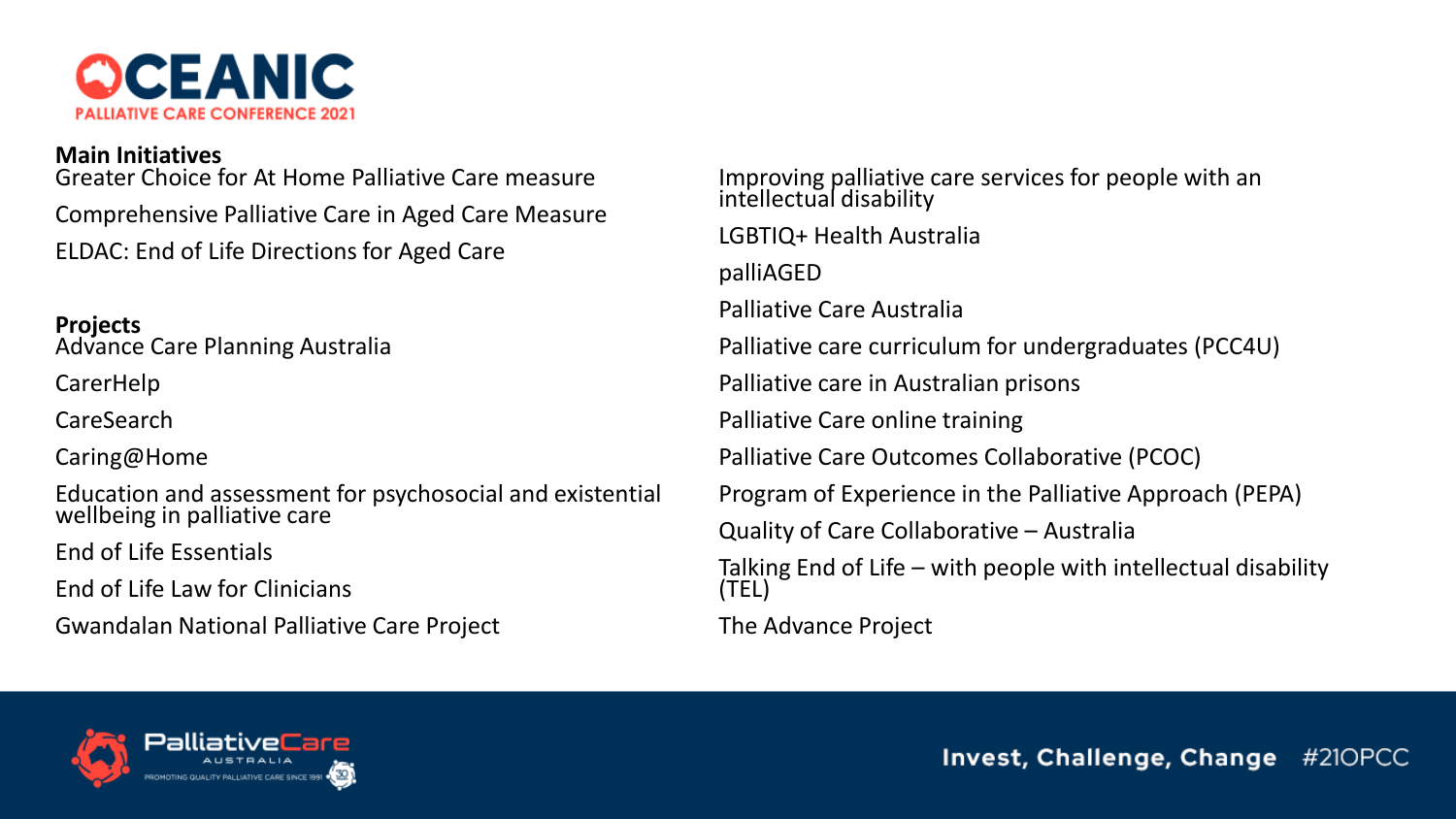

PalliativeCare **AUSTRALIA** OMOTING QUALITY PALLIATIVE CARE SINCE 1991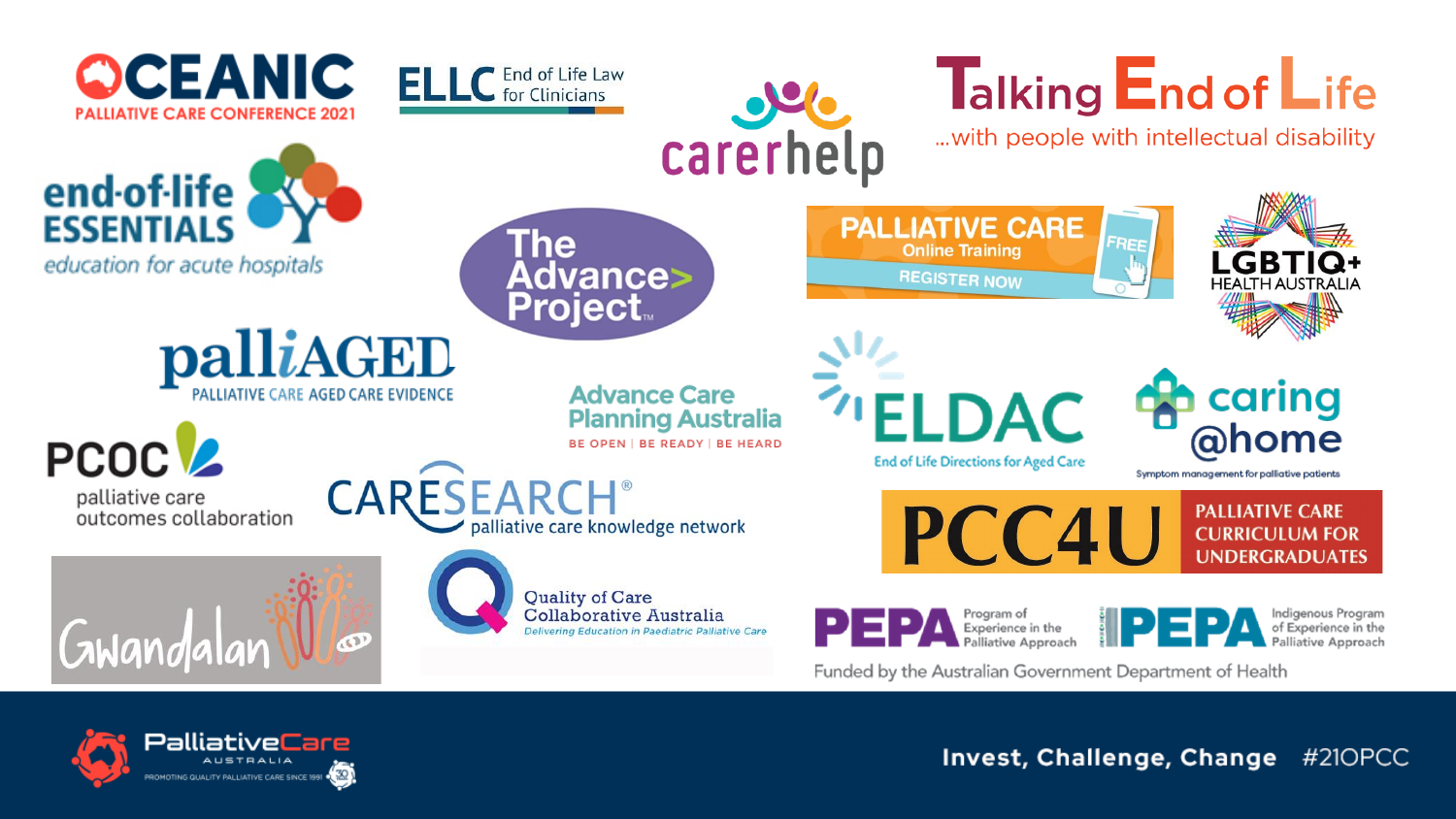

What are you looking for? Resources for my area of practice Education Evidence and Guidelines Tools, Outcome Measures, Toolkits Resources for Patients & Families Apps, technology, databases Resources around specific needs







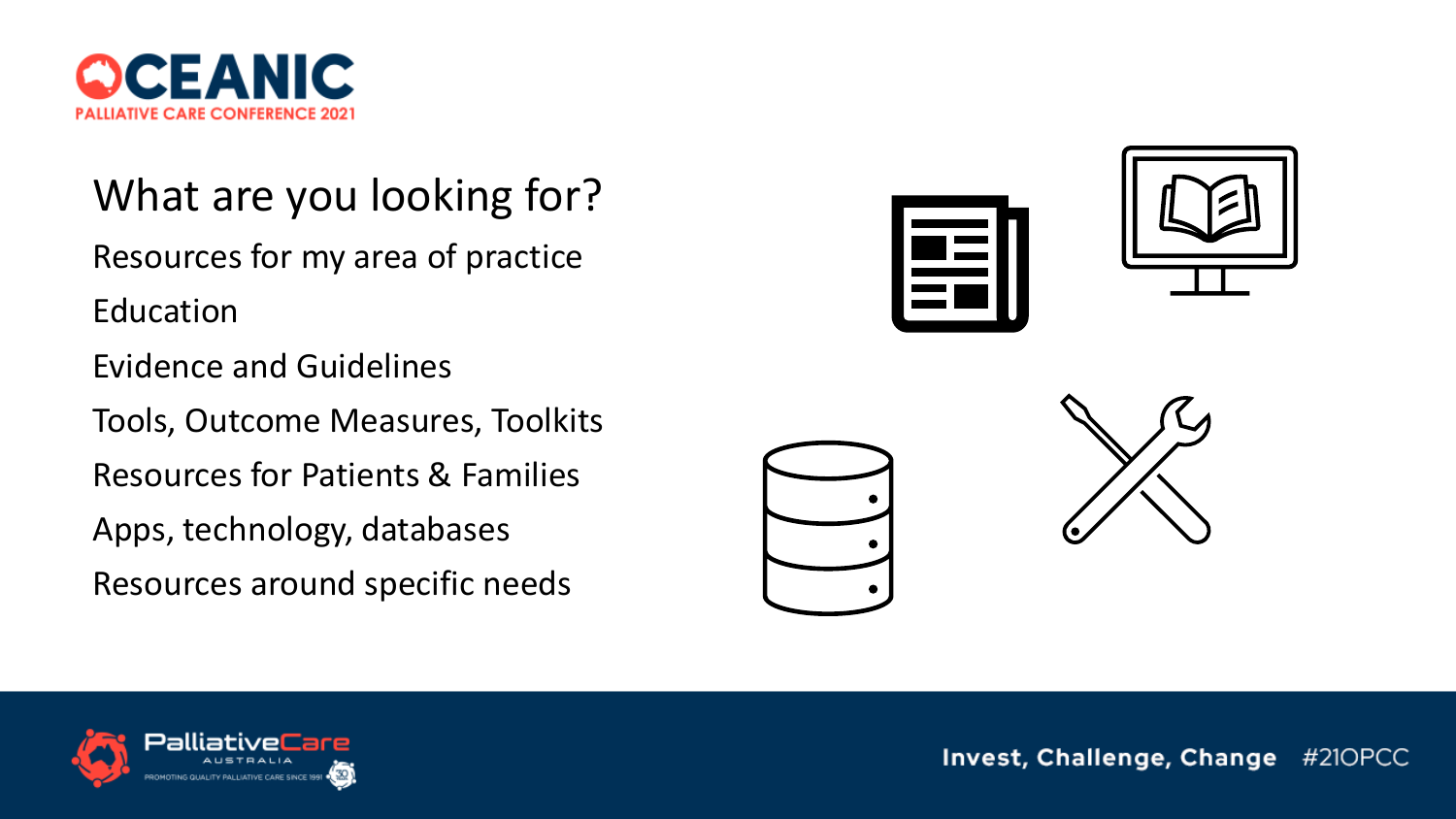

| I am looking for                                       | <b>SPCS</b>                  | Primary Care/Community   Hospital                                                                  |                         | <b>Aged Care</b>                                                         | Paediatric                             |
|--------------------------------------------------------|------------------------------|----------------------------------------------------------------------------------------------------|-------------------------|--------------------------------------------------------------------------|----------------------------------------|
| Education                                              | PEPA<br>PCC4U<br><b>ELLC</b> | PEPA<br>PCC4U<br><b>ELDAC</b><br>palliAGED<br><b>PCOT</b><br><b>ELLC</b>                           | EoLE<br><b>ELLC</b>     | palliAGED<br><b>ELDAC</b><br>PEPA<br><b>ELLC</b><br>PCC4U<br><b>PCOT</b> | QuoCCA<br><b>ELLC</b><br>PCC4U<br>EoLE |
| Tools, toolkits & measures                             | <b>PCOC</b>                  | <b>PCOC</b>                                                                                        | EoLE                    | <b>ELDAC</b><br><b>PCOC</b>                                              | QuoCCA                                 |
| <b>Evidence &amp; Research</b>                         | <b>PCOC</b><br>CareSearch    | CareSearch                                                                                         | CareSearch              | CareSearch<br>palliAGED                                                  | CareSearch                             |
| Patient, Family Carer resources & services             | CarerHelp<br>CareSearch      | CarerHelp<br><b>PCA</b><br>CareSearch                                                              | CareSearch<br>CarerHelp | palliAGED                                                                | QuoCCA<br><b>PCA</b>                   |
| Apps, Databases & Technology                           | <b>PCOC</b><br>PaCSA         | palliAGED                                                                                          |                         | <b>ELDAC</b><br>palliAGED                                                |                                        |
| Policy<br>Aboriginal and Torres Strait Islander Health | <b>PCA</b>                   | <b>PCA</b><br>Gwandalan<br>Caring@Home<br><b>PCA</b><br><b>iPEPA</b>                               | <b>PCA</b>              | <b>PCA</b>                                                               | <b>PCA</b>                             |
| <b>Specific Needs</b>                                  | CareSearch                   | CarerHelp (Diversity)<br>Advance (Dementia)<br>CareSearch<br><b>TEL</b><br>LGTBIQ+Health Australia | EoLE                    | <b>ELDAC</b><br>palliAGED<br>Advance<br>(Dementia)                       |                                        |
| Covid 19                                               | <b>PCA</b><br>CareSearch     | CareSearch                                                                                         | CareSearch<br>EoLE      | CareSearch<br><b>ELDAC</b><br>palliAGED                                  | CareSearch                             |

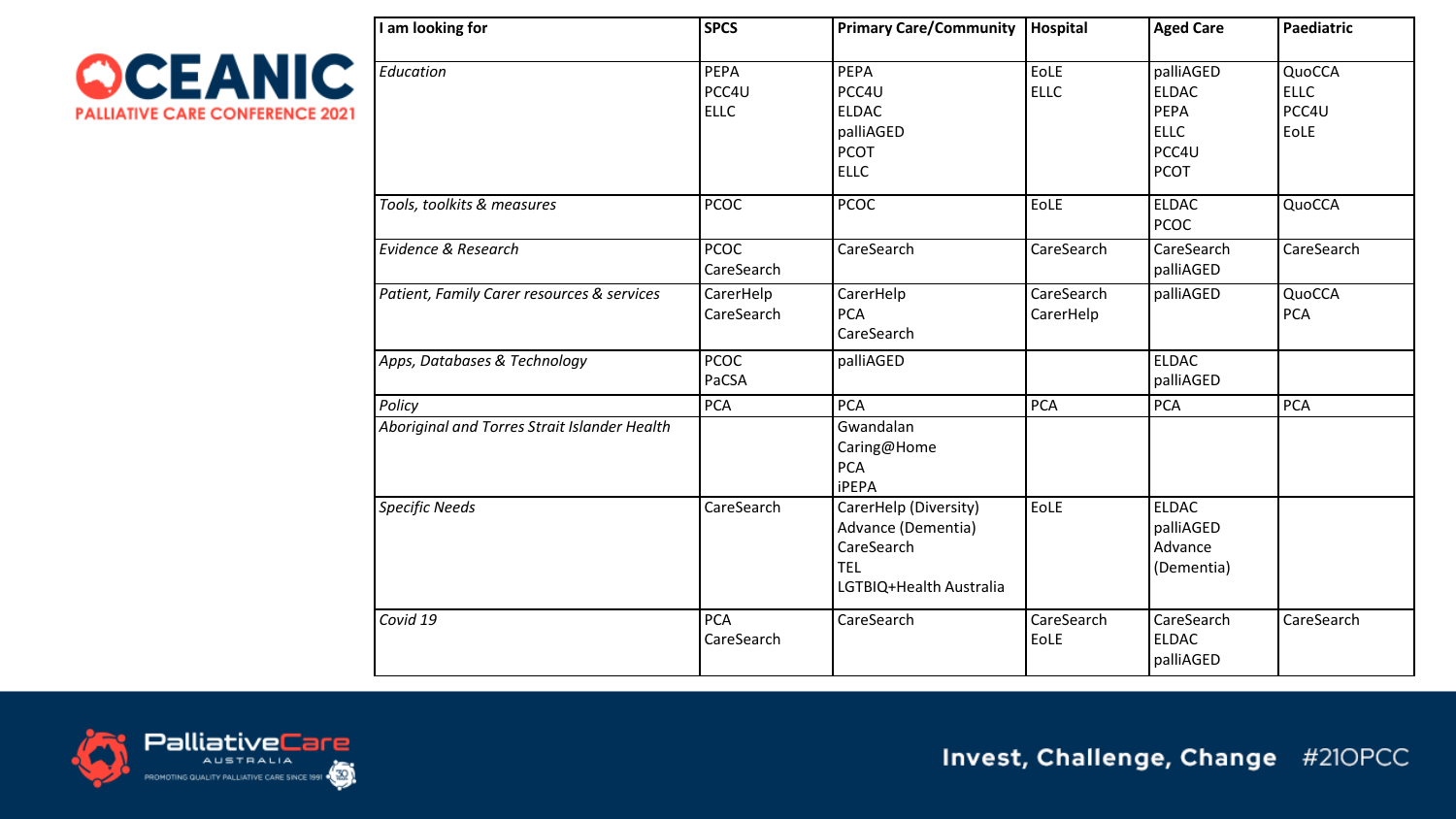

#### **Exploring Aged Care Education**

#### palliAGED-ELDAC-PEPA-ELLC-PCC4U-PCOT



| Make a real difference<br>in end-of-life care                                                                                                                                                       | Evidence based, easy<br>to understand training                                                                                                                                                                                                                                                                                                                                                                                                                                                                                                                    | What does the<br>training cover?                                                                                                                                                                                                       |  |
|-----------------------------------------------------------------------------------------------------------------------------------------------------------------------------------------------------|-------------------------------------------------------------------------------------------------------------------------------------------------------------------------------------------------------------------------------------------------------------------------------------------------------------------------------------------------------------------------------------------------------------------------------------------------------------------------------------------------------------------------------------------------------------------|----------------------------------------------------------------------------------------------------------------------------------------------------------------------------------------------------------------------------------------|--|
| Wherever you are located.<br>vou can do our free online<br>palliative training course<br>and develop the skills and<br>confidence to care for<br>someone with a life-limiting<br>illness.           | The palliative care online<br>training is based on the<br>COMPAC Guidelines for<br>community based palliative<br>aged care. The training has<br>been developed by experts<br>and is provided in simple, plain<br>English, Through interactive<br>activities, video case studies<br>and easy to understand<br>examples, you will build skills<br>and knowledge.<br>Over 35,000 people across<br>Australia and internationally<br>have undertaken the training<br>and reported that it has helped<br>them to provide better care<br>and feel more confident as they | The six online modules have<br>been developed in accordance<br>with best-practice quidelines<br>to help you:<br>Reflect on the needs of<br>people and their families as<br>they approach the end of life<br><b>Build screening and</b> |  |
| Whether you work or<br>volunteer in aged care.<br>acute or primary care, or<br>the community sector, the<br>training will help you to better<br>support people approaching<br>the end of their life |                                                                                                                                                                                                                                                                                                                                                                                                                                                                                                                                                                   | assessment skills<br>Develop confidence in having<br>end-of-life conversations.<br>especially around advance<br>care planning<br>Invost in self-care and build<br>rosilianco<br>Connect to a wider network                             |  |
| The training can be<br>completed at a time and<br>place that suits you, and will<br>help ensure that the people<br>you care for at the end of<br>their life will benefit from<br>vour experience.   | support clients, friends and<br>family at the end of life.<br>This training may assist<br>you to meet Continuing<br>Professional Development (CPD)<br>requirements, Please contact<br>AHHA for more information                                                                                                                                                                                                                                                                                                                                                   | of experts who can support<br>and assist you<br>Extend knowledge of<br>assessing, treating and<br>managing pain<br>Dovolop skills in<br>recognising and managing<br>the deteriorating client.                                          |  |





**SIULIULIULIUM** 



Want to know more about end of life law? Complete our online training by registering below or attend a workshop (program coming soon).



**Register** 

6

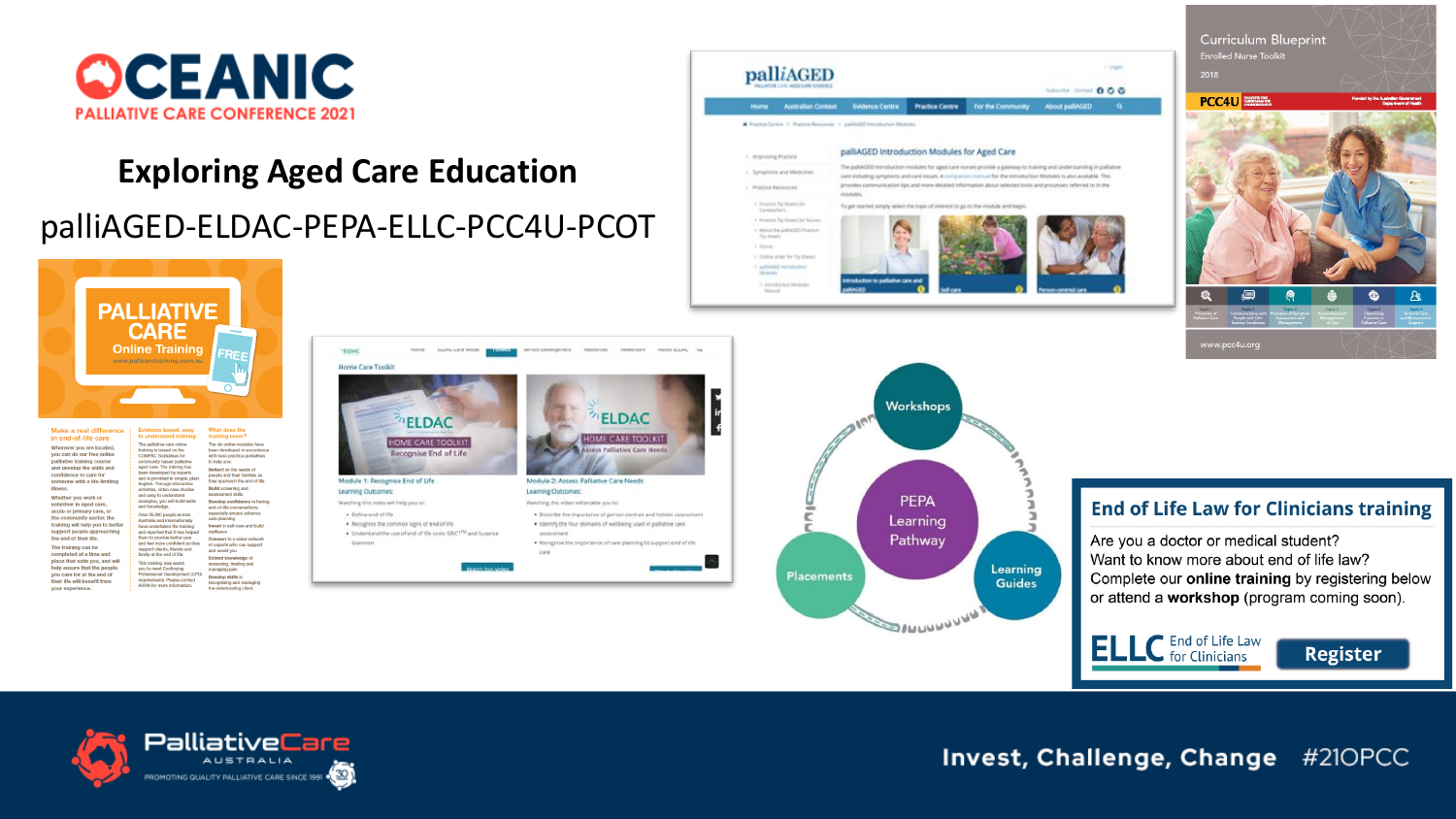

I am a

**Nurse**: CareSearch Nurses Hub, PEPA, palliAGEDnurse, ELLC, EoLE, caring@home

**Allied Health Professional**: CareSearch Allied Health Hub, EoLE

**Doctor**: CareSearch GP Hub, Advance, ELLC, EoLE, ELDAC

**Careworker**: PCC4U, ELDAC, palliAGED, TEL

**Student**: PCC4U, CareSearch

**Manager/Policy Maker**: PCA, CareSearch, PCOC

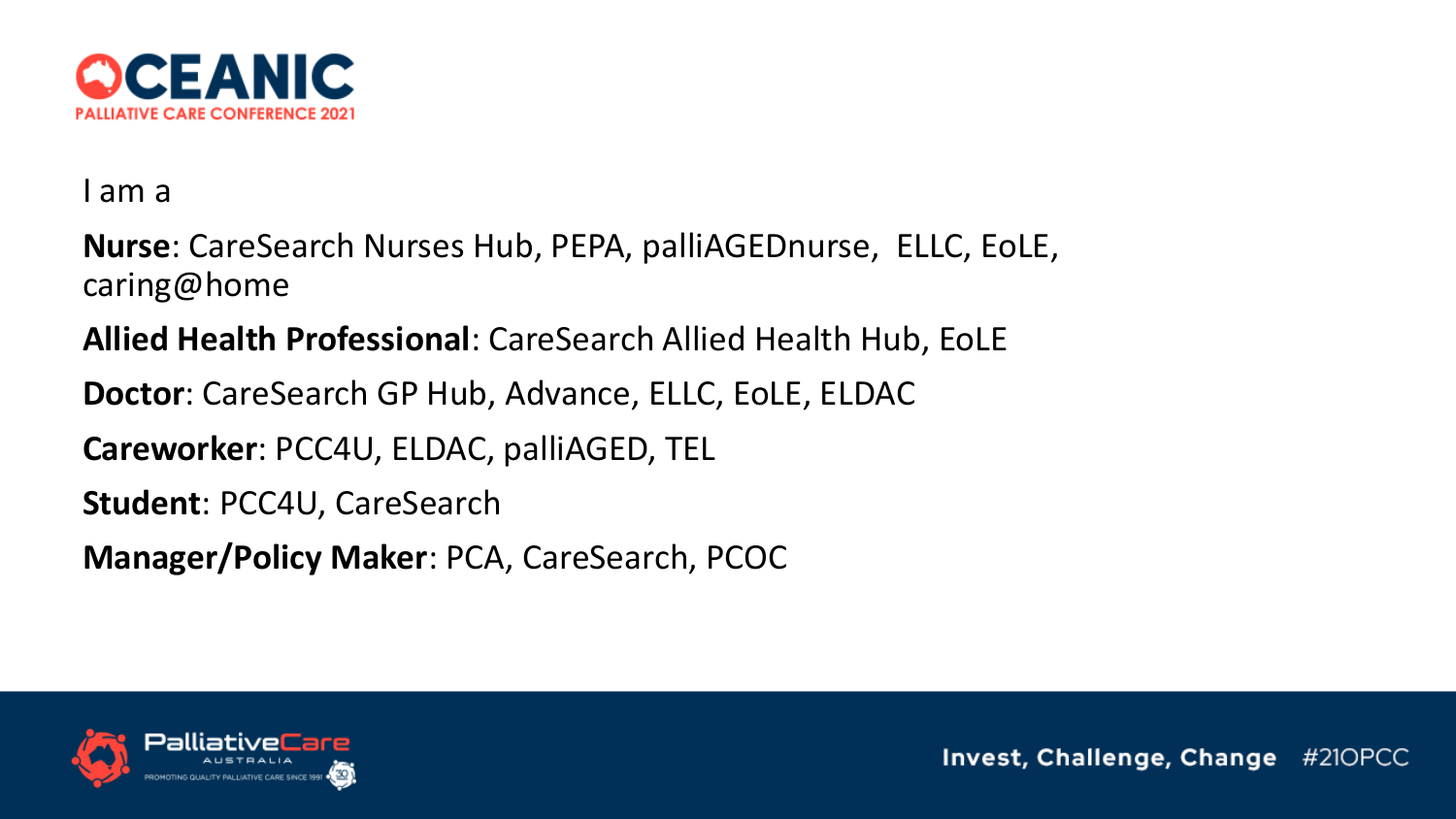

## Where can I find all these projects?

Navigate via

Department of Health> What we're doing about palliative care

[https://www.health.gov.au/health-topics/palliative-care/about](https://www.health.gov.au/health-topics/palliative-care/about-palliative-care/what-were-doing-about-palliative-care)palliative-care/what-were-doing-about-palliative-care

CareSearch> Major Projects <https://www.caresearch.com.au/tabid/6450/Default.aspx>

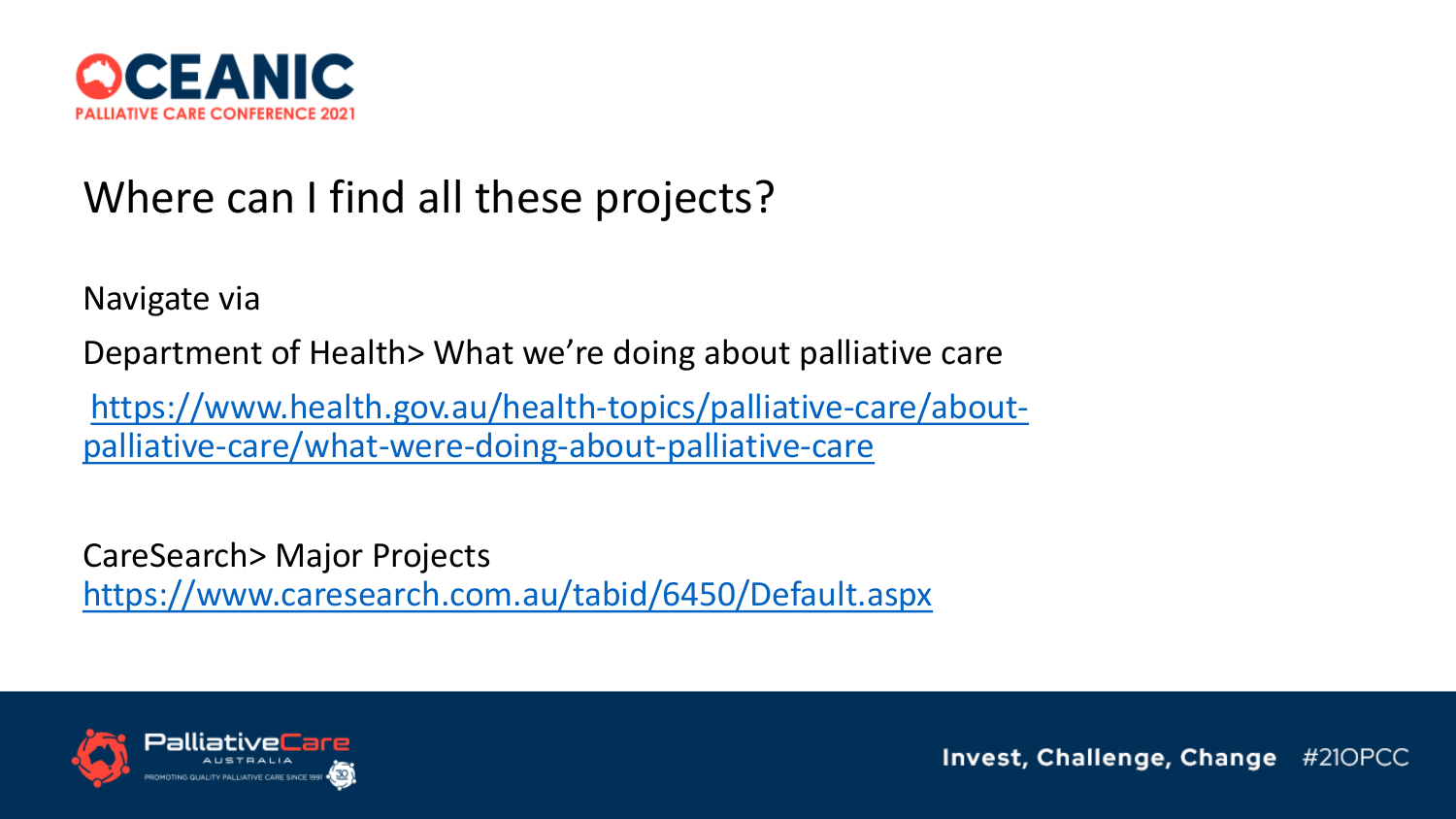

### How can I use the resources

- Build your own knowledge, skills and capabilities: Sign up for a course, seek a PEPA placement, check out the practice tips
- Share resources with your work team, practice setting and networks. Many projects have downloadable resources you can use.
- Raise palliative care issues within your organisational structures
- Tell clients, residents, patients about resources that can support their care. Many projects have resources you can order to share with patients, carers, families
- Sign up for a newsletter. All projects have one. Pick one that suits your needs.
- Provide feedback. We can make better products, resources , modules you tell how us what worked or if something is missing.
- Make connections during the conference with the projects. We are all friendly.